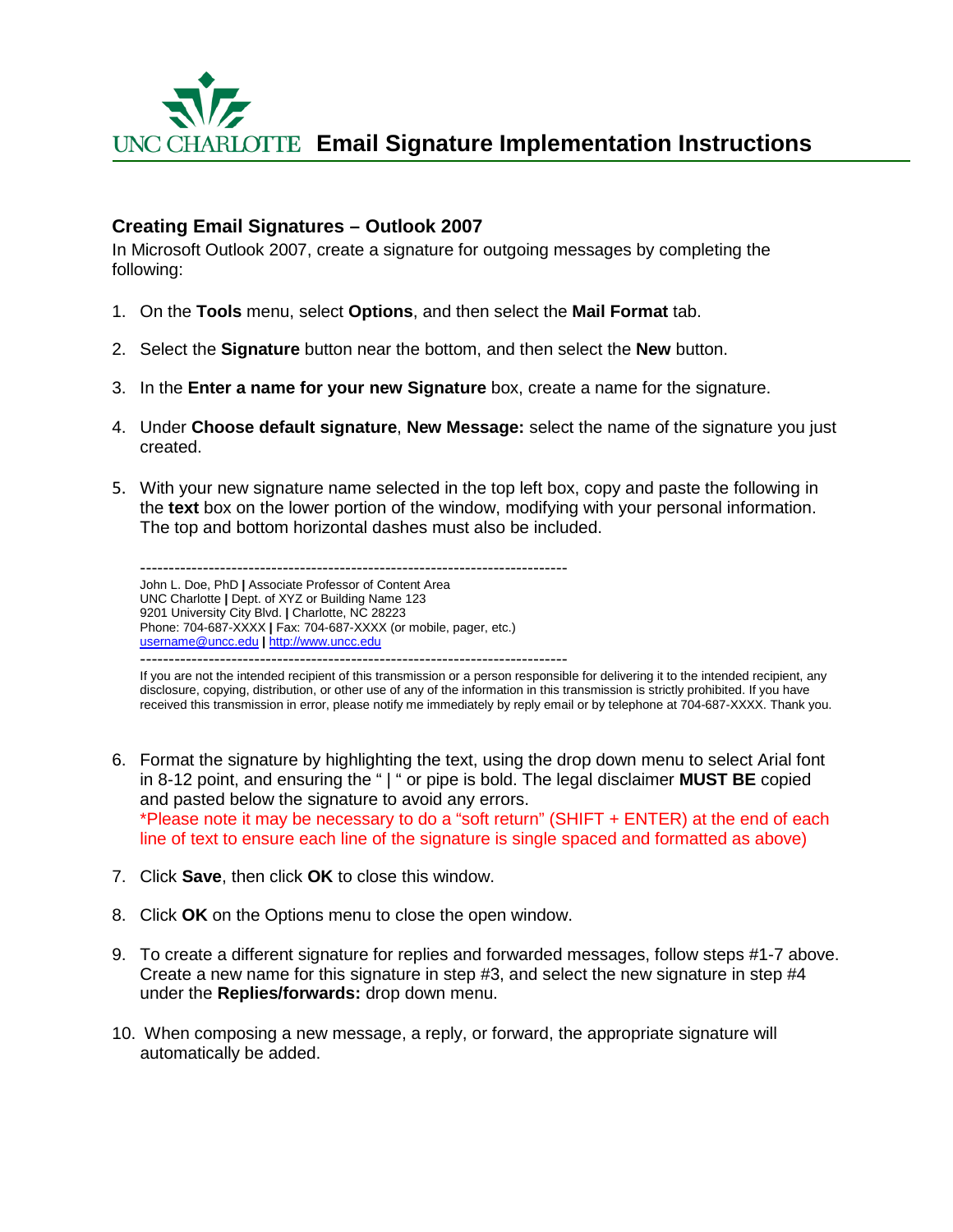## **Creating Email Signatures using the Signature Button - Outlook 2007**

In Microsoft Outlook 2007, create a signature for outgoing messages by completing the following:

- 1. **Open** an email message in Outlook 2007
- 2. Select the **Signature** button in the Toolbar
- 3. Select the **Signatures** option near the bottom, and then select the **New** button.
- 4. In the **Enter a name for your new Signature** box, create a name for the signature.
- 5. Under **Choose default signature**, **New Message:** select the name of the signature you just created.
- 6. With your new signature name selected in the top left box, copy and paste the following in the **text** box on the lower portion of the window, modifying with your personal information. The top and bottom horizontal dashes must also be included.

--------------------------------------------------------------------------- John L. Doe, PhD **|** Associate Professor of Content Area UNC Charlotte **|** Dept. of XYZ or Building Name 123 9201 University City Blvd. **|** Charlotte, NC 28223 Phone: 704-687-XXXX **|** Fax: 704-687-XXXX (or mobile, pager, etc.) [username@uncc.edu](mailto:username@uncc.edu) **|** [http://www.uncc.edu](http://www.uncc.edu/) ---------------------------------------------------------------------------

If you are not the intended recipient of this transmission or a person responsible for delivering it to the intended recipient, any disclosure, copying, distribution, or other use of any of the information in this transmission is strictly prohibited. If you have received this transmission in error, please notify me immediately by reply email or by telephone at 704-687-XXXX. Thank you.

- 7. Format the signature by highlighting the text, using the drop down menu to select Arial font in 8-12 point, and ensuring the " **|** " or pipe is bold. The legal disclaimer **MUST BE** copied and pasted below the signature to avoid any errors. \*Please note it may be necessary to do a "soft return" (SHIFT + ENTER) at the end of each line of text to ensure each line of the signature is single spaced and formatted as above)
- 8. Click **Save**, then click **OK** to close this window.
- 9. Click **OK** on the Options menu to close the open window.
- 10. To create a different signature for replies and forwarded messages, follow steps #1-7 above. Create a new name for this signature in step #4, and select the new signature in step #5 under the **Replies/forwards:** drop down menu.
- 11. When composing a new message, a reply, or forward, the appropriate signature will automatically be added.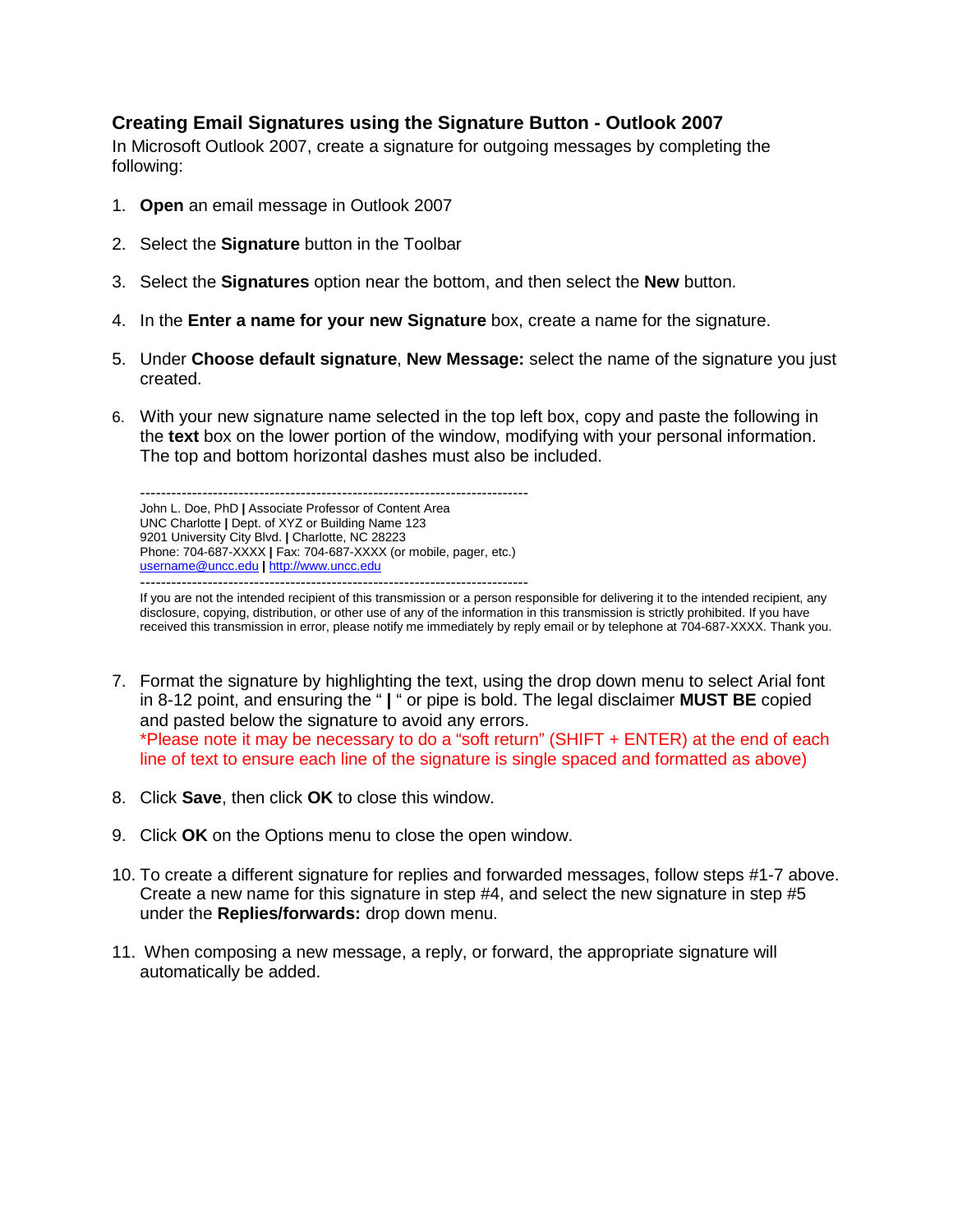### **Creating Email Signatures - Outlook 2003**

In Microsoft Outlook 2003, create a signature for outgoing messages by completing the following:

- 1. In the **Tools** menu, select **Options**, and then select the **Mail Format** tab.
- 2. Select the **Signature** button near the bottom, and then select the **New** option.
- 3. In the **Enter a name for your new Signature** box, create a name for the signature.
- 4. Copy and paste the following in the **text** box on the lower portion of the window, modifying with your personal information. The top and bottom horizontal dashes must also be included.

--------------------------------------------------------------------------- John L. Doe, PhD **|** Associate Professor of Content Area UNC Charlotte **|** Dept. of XYZ or Building Name 123 9201 University City Blvd. **|** Charlotte, NC 28223 Phone: 704-687-XXXX **|** Fax: 704-687-XXXX (or mobile, pager, etc.) [username@uncc.edu](mailto:username@uncc.edu) **|** [http://www.uncc.edu](http://www.uncc.edu/)

--------------------------------------------------------------------------- If you are not the intended recipient of this transmission or a person responsible for delivering it to the intended recipient, any disclosure, copying, distribution, or other use of any of the information in this transmission is strictly prohibited. If you have received this transmission in error, please notify me immediately by reply email or by telephone at 704-687-XXXX. Thank you.

- 5. Format the signature by highlighting the text, and selecting the Font button to select Arial font in 8-12 point, and ensuring the " **|** " or pipe is bold. The legal disclaimer **MUST BE** copied and pasted below the signature to avoid any errors. \*Please note it may be necessary to do a "soft return" (SHIFT + ENTER) at the end of each line of text to ensure each line of the signature is single spaced and formatted as above)
- 6. Click **FINISH**, to preview your signature, and then click **OK** to close this window.
- 7. To use this new signature for all New Emails, select the signature name in the **Signature for new messages:** drop down box on the Mail Format tab.
- 8. To create a different signature for replies and forwarded messages, follow steps #1-7 above. Choose this signature name in the **Signature for replies and forwards:** drop down box on the Mail Format tab.
- 9. Click **OK** on the Options menu to close the open window.
- 10. When composing a new message, a reply, or forward, the appropriate signature will automatically be added.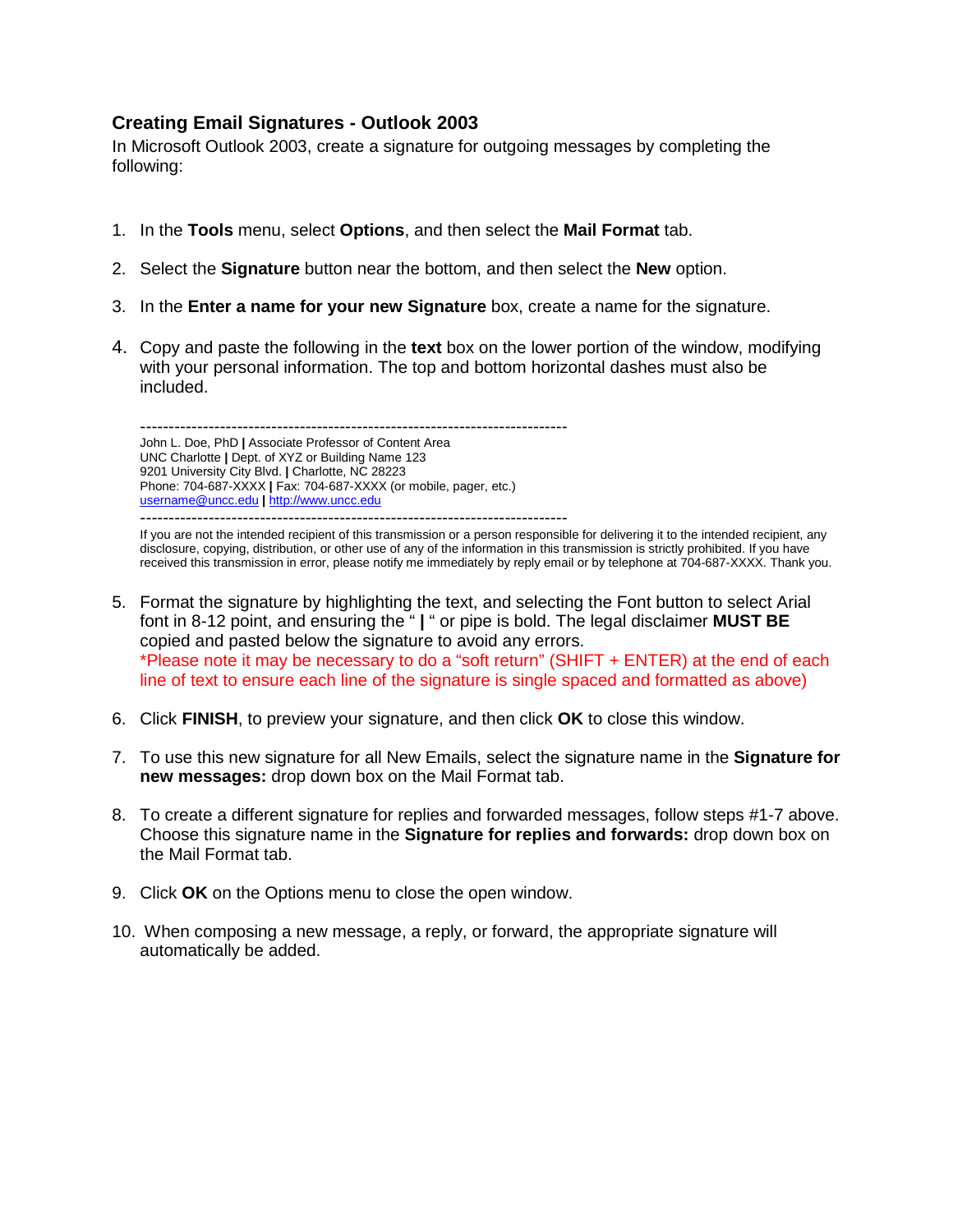### **Creating Email Signatures – Outlook Web Access**

In Microsoft Outlook Web Access, create a signature for outgoing messages by completing the following:

- 1. Go to [https://mail.uncc.edu](https://mail.uncc.edu/) and enter your NinerNET username and password then select **Basic** from the Client options section. Click the **Log On** button.
- 2. On the left-side **Navigation Pane**, select **Options.**
- 3. Under the **Messaging Options** section, copy and paste the following in the **text** box modifying with your personal information. The top and bottom horizontal dashes must also be included.

--------------------------------------------------------------------------- John L. Doe, PhD **|** Associate Professor of Content Area UNC Charlotte **|** Dept. of XYZ or Building Name 123 9201 University City Blvd. **|** Charlotte, NC 28223 Phone: 704-687-XXXX **|** Fax: 704-687-XXXX (or mobile, pager, etc.) [username@uncc.edu](mailto:username@uncc.edu) **|** [http://www.uncc.edu](http://www.uncc.edu/) ---------------------------------------------------------------------------

If you are not the intended recipient of this transmission or a person responsible for delivering it to the intended recipient, any disclosure, copying, distribution, or other use of any of the information in this transmission is strictly prohibited. If you have received this transmission in error, please notify me immediately by reply email or by telephone at 704-687-XXXX. Thank you.

\*Please note it may be necessary to do a "soft return" (SHIFT + ENTER) at the end of each line of text to ensure each line of the signature is single spaced and formatted as above)

- 4. Click the check box next to **"Automatically include my signature on outgoing messages"**.
- 5. Click **Save and Close** at the top of the page to close this window.
- 6. When composing a new message, a reply, or forward, the appropriate signature will automatically be added.